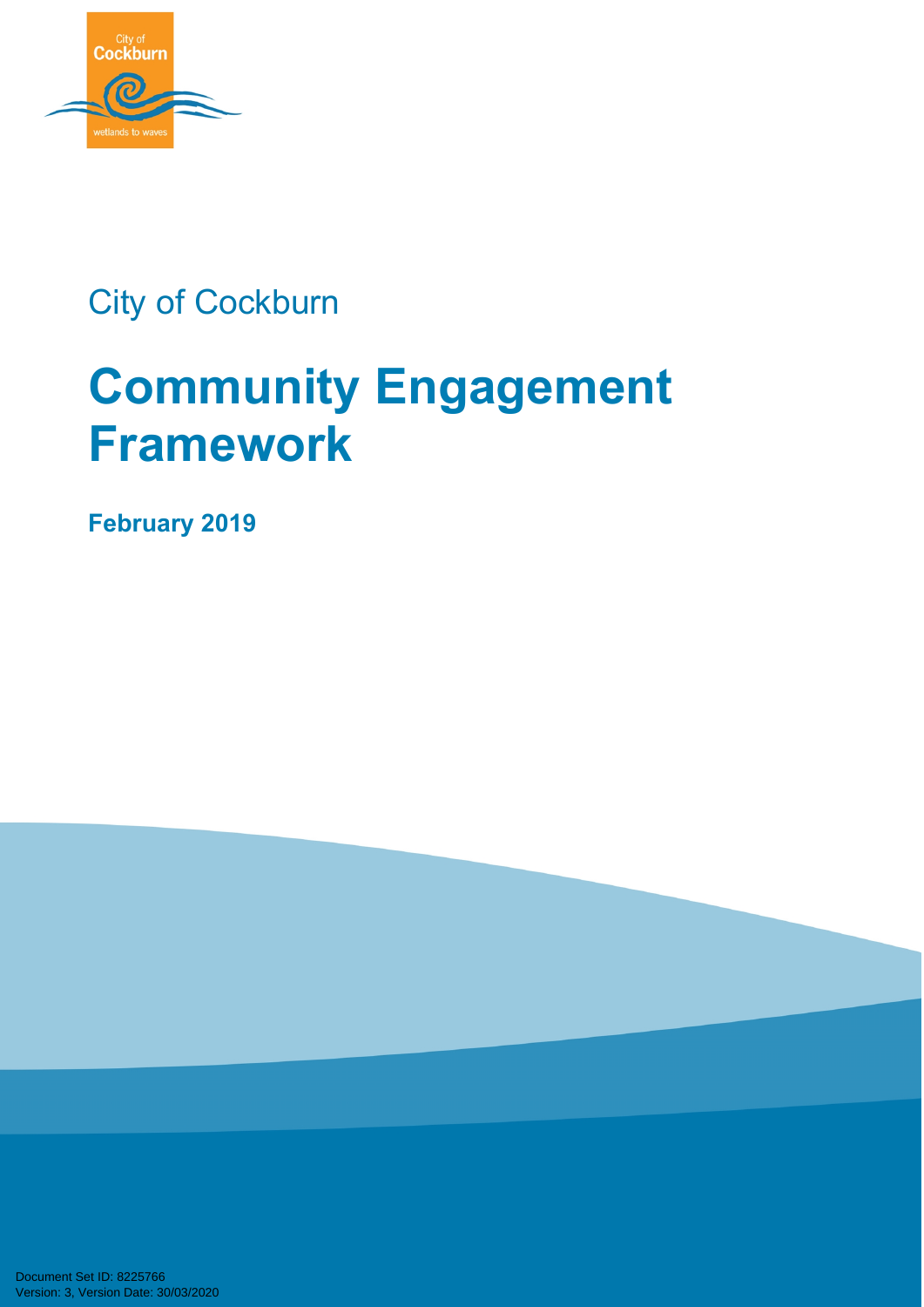### **Table of Content**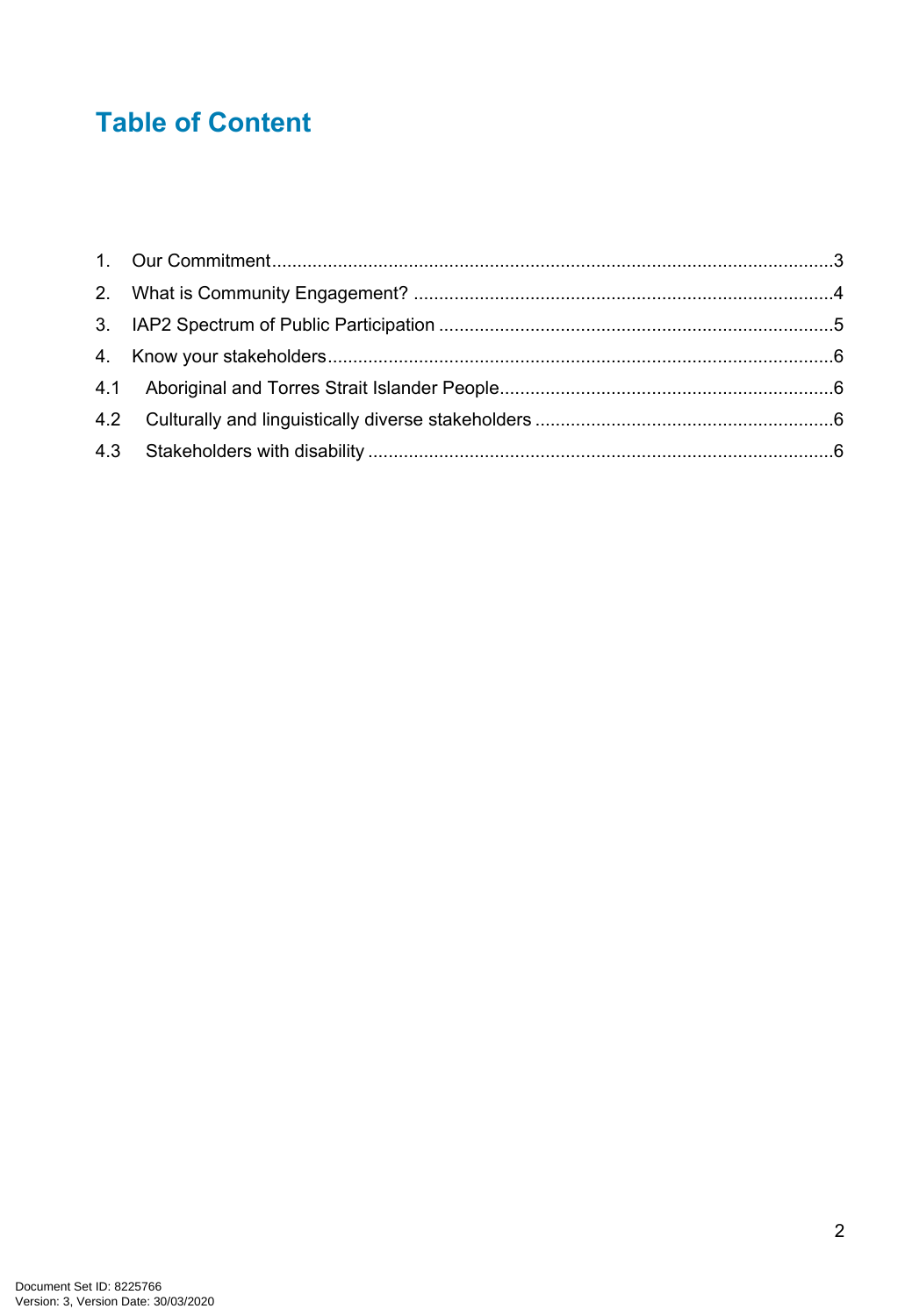### <span id="page-2-0"></span>**1. Our Commitment**

This Policy Framework sets out the City's commitment to engage with the community and stakeholders on decisions which impact on them.

It provides a structure and process for initiation, development, adoption and review of the City's community engagement practice based on:

- Placing value on the insight provided by stakeholders
- Council as the ultimate decision maker
- Making better decisions which take into account the interests and concerns of potentially affected people and organisations.

This Framework applies to all employees and consultants engaged by the City. It is based on the International Association of Public Participation (IAP2) model, which is the peak body for community engagement worldwide. It should be read in conjunction with the City's Community Engagement Policy.

#### Our Commitment

For residents and stakeholders, we are committed to providing opportunities to have a say, in a way that meets your needs and to participate in the decision-making process.

Our commitment:

- Is based on the belief that those who are affected by a decision have a right to be involved in the decision-making process.
- Includes the promise that the community's contribution will be considered in making the decision.
- Promotes sustainable decisions by recognising and communicating the needs and interests of all participants, including decision makers.
- Seeks out the involvement of those potentially affected by or interested in a decision.
- Seeks input from participants in designing how they participate.
- Provides participants with the information they need to participate in a meaningful way.
- Communicates to participants how their input affected the decision.

(Based on the IAP2 Core Values)

For decision makers, including Elected Members, it means also having evidence in the form of a consultation report outlining the facts, figures and sentiment of the community impacted by a decision. This allows decisions to be made based on local knowledge, issues important to residents and to get a wider range of opinions on a matter.

For staff, it is also a commitment that the City will liaise with internal stakeholders to communicate proposals for change and seek the context and history of a project before starting external consultation.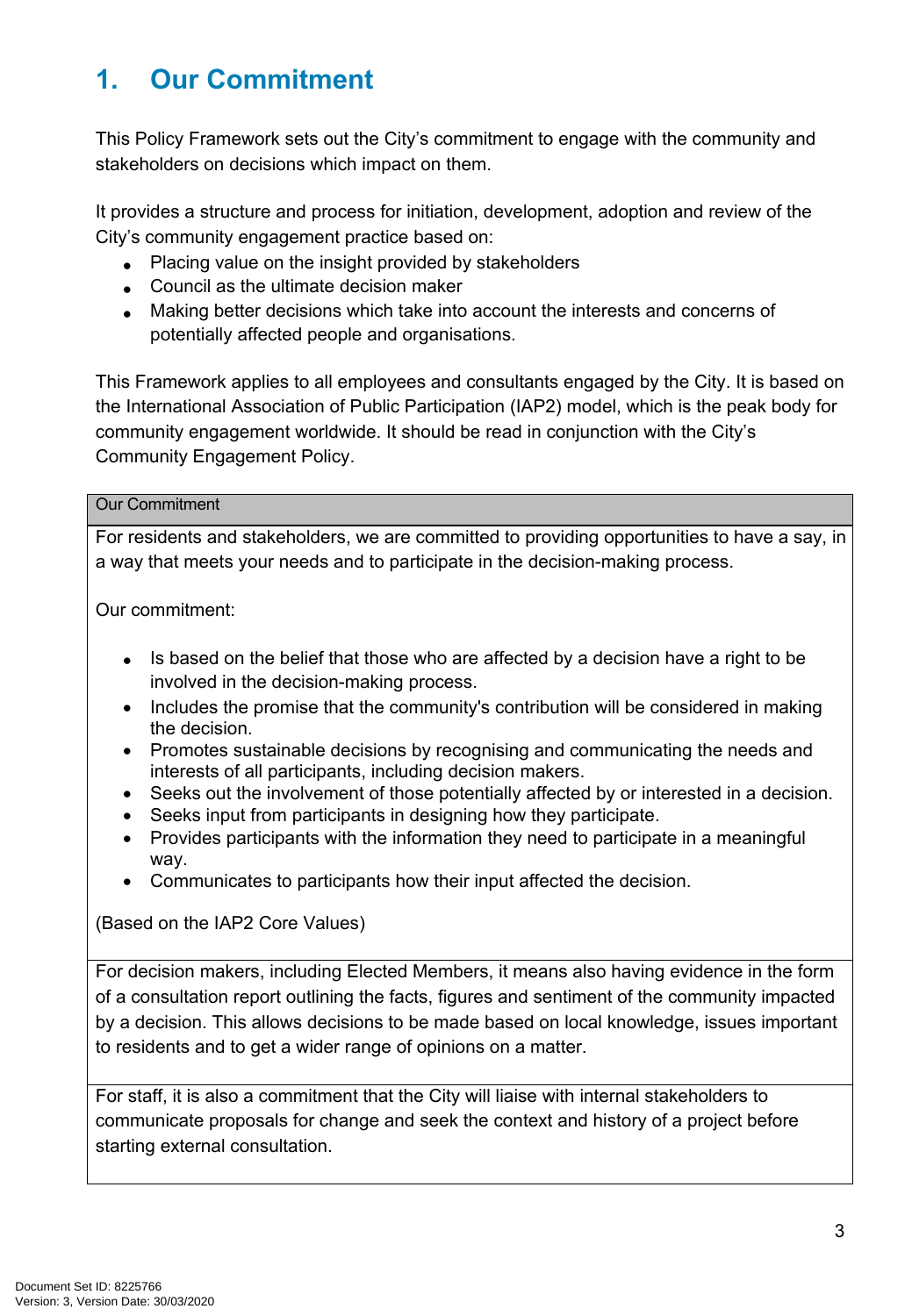### <span id="page-3-0"></span>**2. What is Community Engagement?**

Community engagement is a **planned process** with the **specific purpose** of working across organisations, stakeholders and communities to help **shape the City's decisions** or actions in relation to **a problem**, opportunity or outcome. (Based on IAP2 definition)

As shown in bold, the defining elements of the engagement include:

- Planned process
- Purposeful
- Helping shape decisions and actions of communities and/or organisations
- Recognition that there will be a decision at the end of the consultation, and an action.

The word "community" defines individuals and groups of people, stakeholders, interest groups and resident groups – a geographic location, a community of practice or an industry or sporting club.

The word "stakeholder" defines individuals, group of individuals, organisations or entity with a specific stake in the outcome of a decision.

Community engagement is not about:

- promising to meet community needs and expectations all the time, because decisionmakers cannot keep everyone happy all the time
- consulting on every single decision because this may not be feasible due to time constraints, budget restrictions or other factors
- assuming that everyone in the community will want to be engaged all of the time on every issue
- consulting on a decision that has already been made

| To external stakeholders,<br>community engagement means:                                                                        | To internal stakeholders,<br>community engagement means:                                                       |
|---------------------------------------------------------------------------------------------------------------------------------|----------------------------------------------------------------------------------------------------------------|
| Communicating well with the                                                                                                     | Effective information flow                                                                                     |
| community; making people aware of<br>local issues that affect their lives                                                       | Having a say on changes to<br>programs that they will deliver                                                  |
| Providing the community with<br>opportunities to have a say about<br>what is considered to be important,<br>if and when wanted  | Hearing about the community's<br>values, needs and attitudes<br>towards projects, developments<br>and issues   |
| Connecting people together to<br>improve lives, to help progress the<br>City and create a harmonious and<br>healthy environment | Process of getting the community<br>more involved in the local area,<br>building networks and<br>relationships |
| Being actively involved in activities<br>and decision-making about where<br>and how people live, work and play                  |                                                                                                                |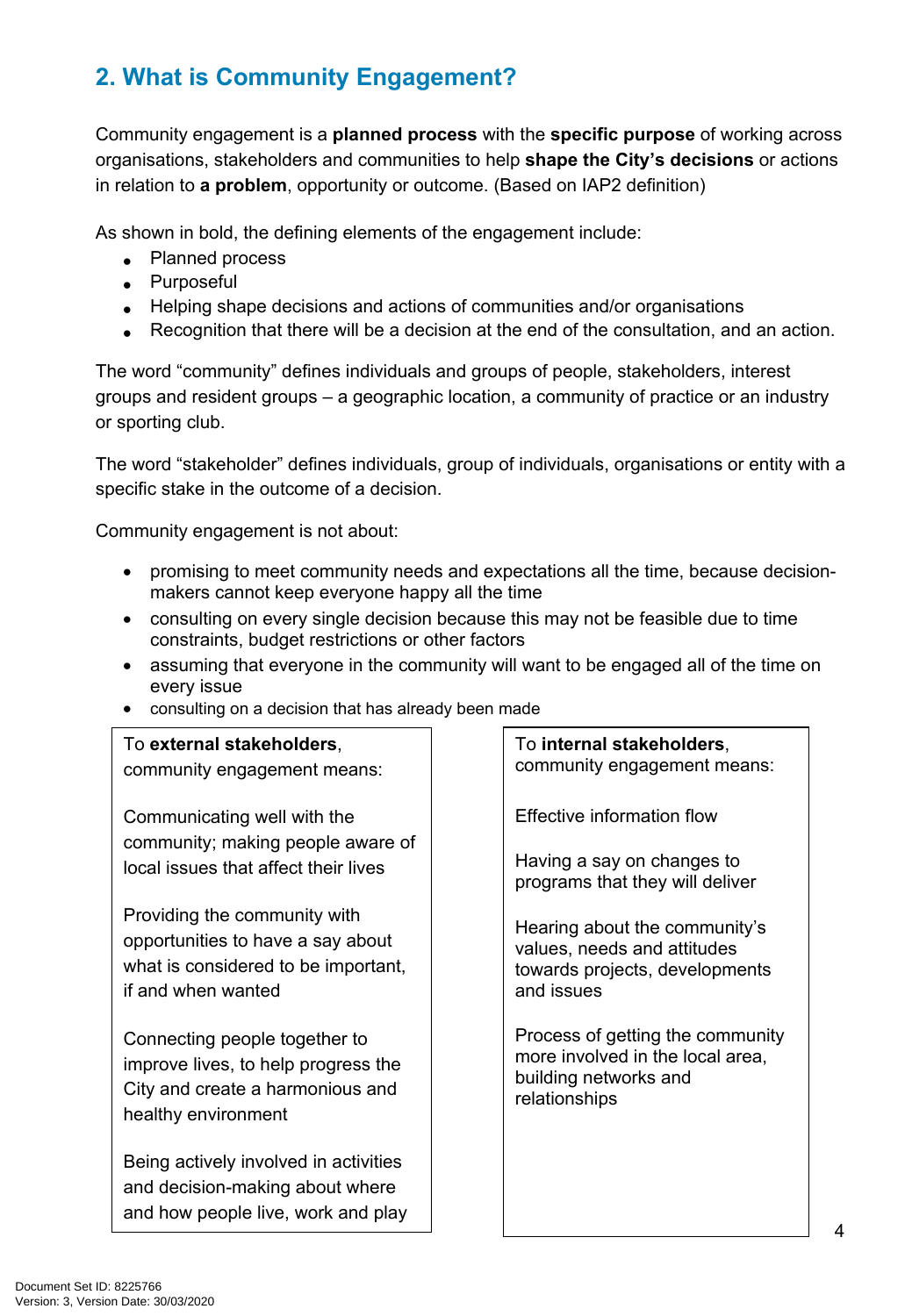### **3. IAP2 Spectrum of Public Participation**

The City considers the impact of the project from the stakeholder's viewpoint, acknowledging that some people will want higher involvement in the consultation than others. The IAP2 Spectrum of Public Participation depicts five levels of influence that the community can have on an outcome or decision. From Inform to Empower, the Spectrum sets out goals and suggested promises to the community for each level. For some projects, we wish to inform residents about a new activity or service, and on others we seek far more involvement. Engagement can be led by the community or organization.

The City does not prescribe a single approach to engagement. Rather, officers should determine the appropriate approach for engagement, based on the context of the project, the scope of engagement, the people involved, the principles and level of influence.

#### **IAP2'S PUBLIC PARTICIPATION SPECTRUM**



The IAP2 Federation has developed the Spectrum to help groups define the public's role in any public participation process. The IAP2 Spectrum is quickly becoming an international standard.

<span id="page-4-0"></span>

|                                               | <b>INCREASING IMPACT ON THE DECISION</b>                                                                                                                                      |                                                                                                                                                                          |                                                                                                                                                                                                                      |                                                                                                                                                                                                      |                                                                  |
|-----------------------------------------------|-------------------------------------------------------------------------------------------------------------------------------------------------------------------------------|--------------------------------------------------------------------------------------------------------------------------------------------------------------------------|----------------------------------------------------------------------------------------------------------------------------------------------------------------------------------------------------------------------|------------------------------------------------------------------------------------------------------------------------------------------------------------------------------------------------------|------------------------------------------------------------------|
|                                               | <b>INFORM</b>                                                                                                                                                                 | <b>CONSULT</b>                                                                                                                                                           | <b>INVOLVE</b>                                                                                                                                                                                                       | <b>COLLABORATE</b>                                                                                                                                                                                   | <b>EMPOWER</b>                                                   |
| <b>GOAL</b><br><b>PARTICIPATION</b><br>PUBLIC | To provide the public<br>with balanced and<br>objective information<br>to assist them in<br>understanding the<br>problem, alternatives,<br>opportunities and/or<br>solutions. | To obtain public<br>feedback on analysis,<br>alternatives and/or<br>decisions.                                                                                           | To work directly with<br>the public throughout<br>the process to ensure<br>that public concerns<br>and aspirations<br>are consistently<br>understood and<br>considered.                                              | To partner with<br>the public in each<br>aspect of the<br>decision including<br>the development of<br>alternatives and the<br>identification of the<br>preferred solution.                           | To place final decision<br>making in the hands of<br>the public. |
| <b>PUBLIC</b><br>¥<br>P<br>PROMISE            | We will keep you<br>informed.                                                                                                                                                 | We will keep you<br>informed, listen to<br>and acknowledge<br>concerns and<br>aspirations, and<br>provide feedback<br>on how public<br>input influenced the<br>decision. | We will work with<br>you to ensure that<br>your concerns and<br>aspirations are directly<br>reflected in the<br>alternatives developed<br>and provide feedback<br>on how public<br>input influenced the<br>decision. | We will look to you<br>for advice and<br>innovation in<br>formulating solutions<br>and incorporate your<br>advice and<br>recommendations<br>into the decisions to<br>the maximum extent<br>possible. | We will implement<br>what you decide.                            |

C IAP2 International Federation 2014. All rights reserved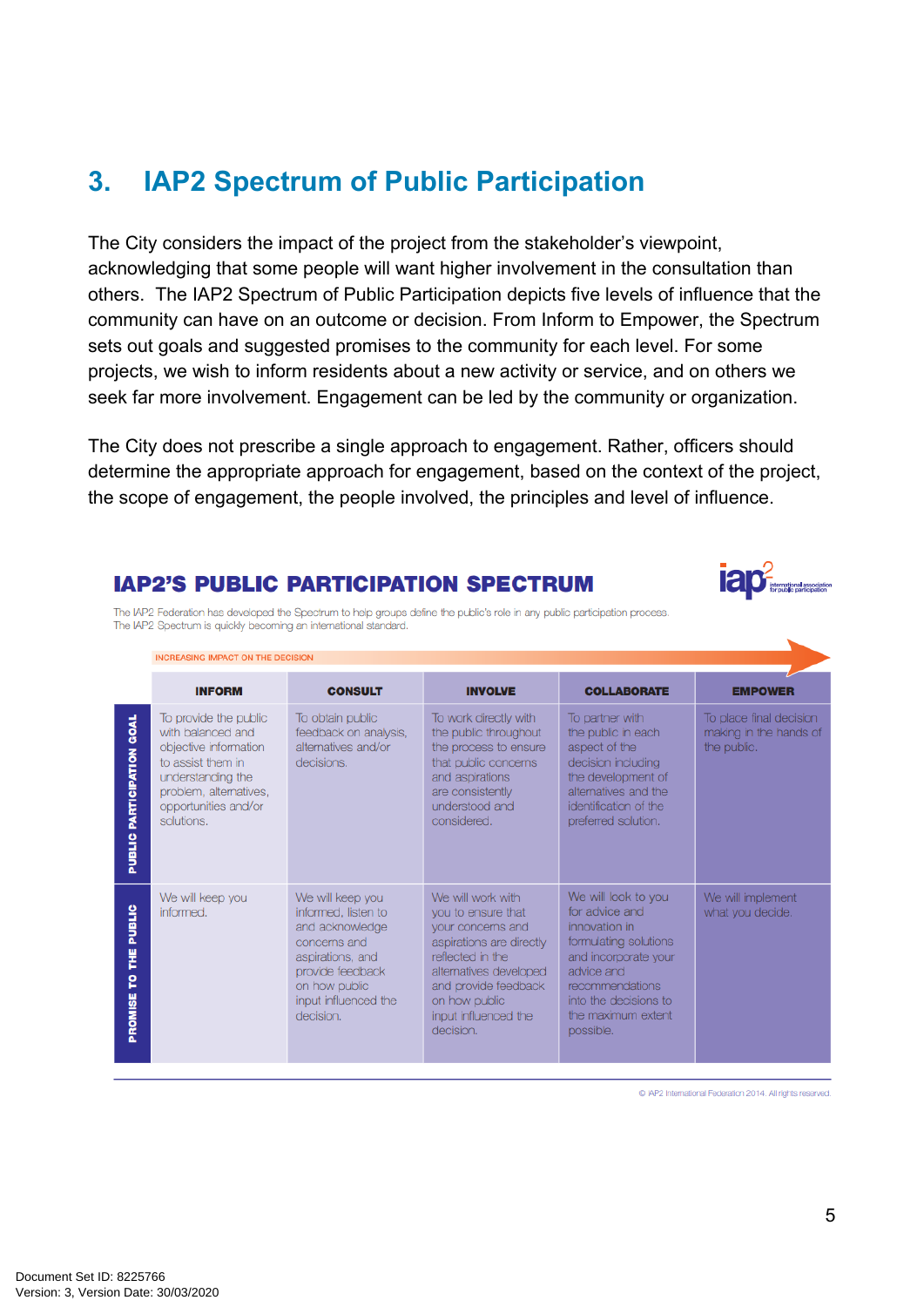### **4. Know your stakeholders**

The City makes a commitment to provide equity in opportunities for people with diverse needs and views to participate fully in engagement activities. With more than 110,000 residents, the City must ensure its engagement is demographically representative of the age, culture, locality and family composition of its community.

The City is committed to consulting with subject matter experts such as Aboriginal people, culturally and linguistically diverse people, seniors, youth and people with disability. The City values the diversity of the people in our community and understands that through respectful and genuine relationships we can learn from each other.

It also strongly relies on residents groups to provide input on local issues.

### **4.1 Aboriginal and Torres Strait Islander People**

<span id="page-5-0"></span>As a statement of commitment, the City acknowledges the Nyungar people as the Traditional Custodians of this land. We commit to engaging with the Aboriginal and Torres Strait Islander community and the Aboriginal Reference Group.

Providing leadership in strengthening relationships with Aboriginal and Torres Strait Islander people is important to the City in developing an inclusive, strong and healthy community.

The City is committed to implementing the Reconciliation Action Plan actions relating to community engagement.

### <span id="page-5-1"></span>**4.2 Culturally and linguistically diverse stakeholders**

The City has a culturally and linguistically diverse community. Historically the City had significant populations of Italians, Croatian, German and Portuguese people, while immigrants over the past five years have largely come from China, India and the Philippines.

The City is committed to consulting with its diverse communities, with interpreters available on request and translation of material into different languages.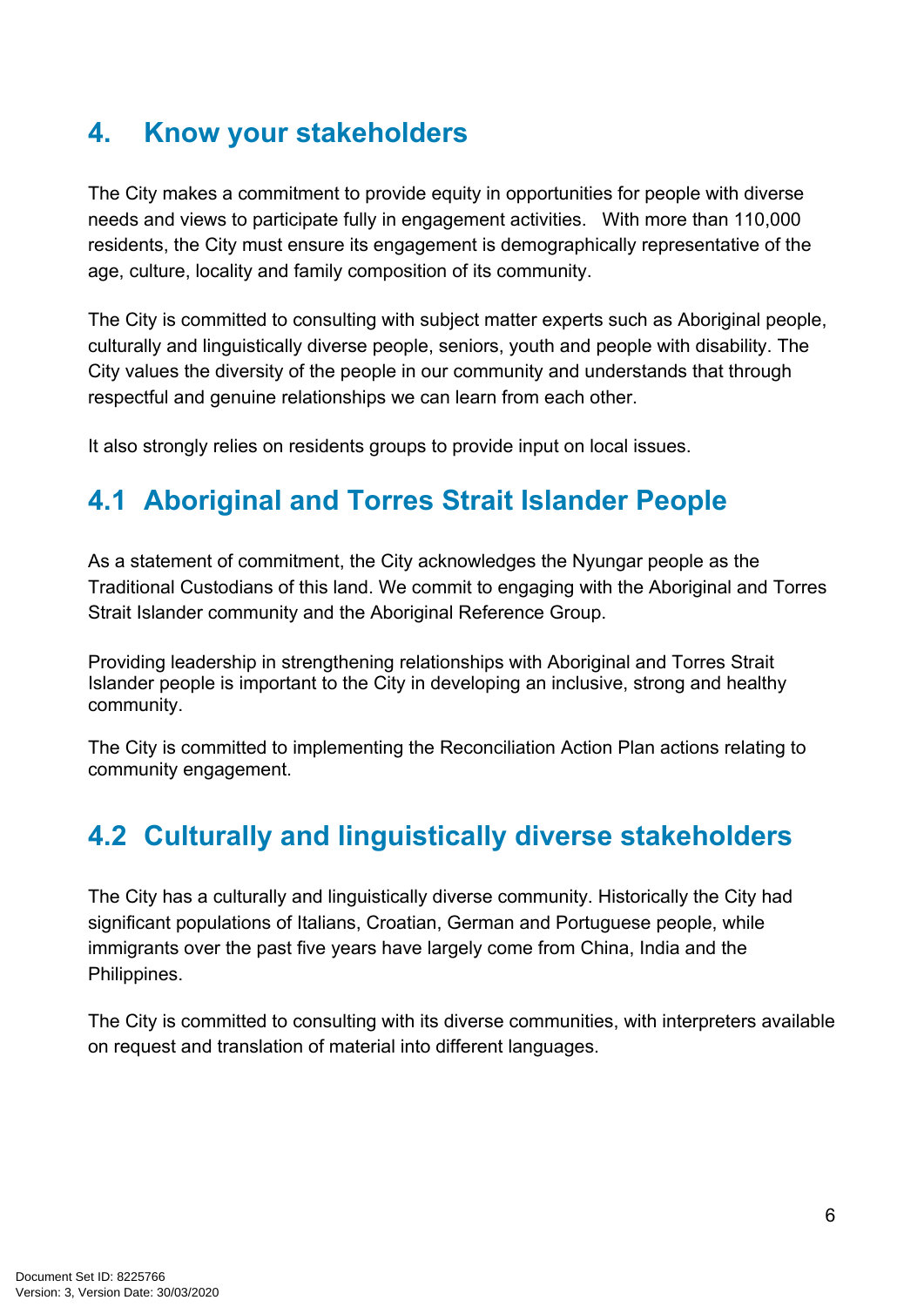### **4.3 Stakeholders with disability**

<span id="page-6-0"></span>Based on the City's Disability Access and Inclusion Plan, any planned community engagement must:

- Develop strategies to ensure community engagement is inclusive of people with disability.
- Promote community engagements using a range of media, considering the needs of people with disability.
- Ensure staff and contractors involved in community engagement are aware of alternative communication strategies

The City will use co-design methods to better understand and improve people's experiences of services as well as the services themselves.